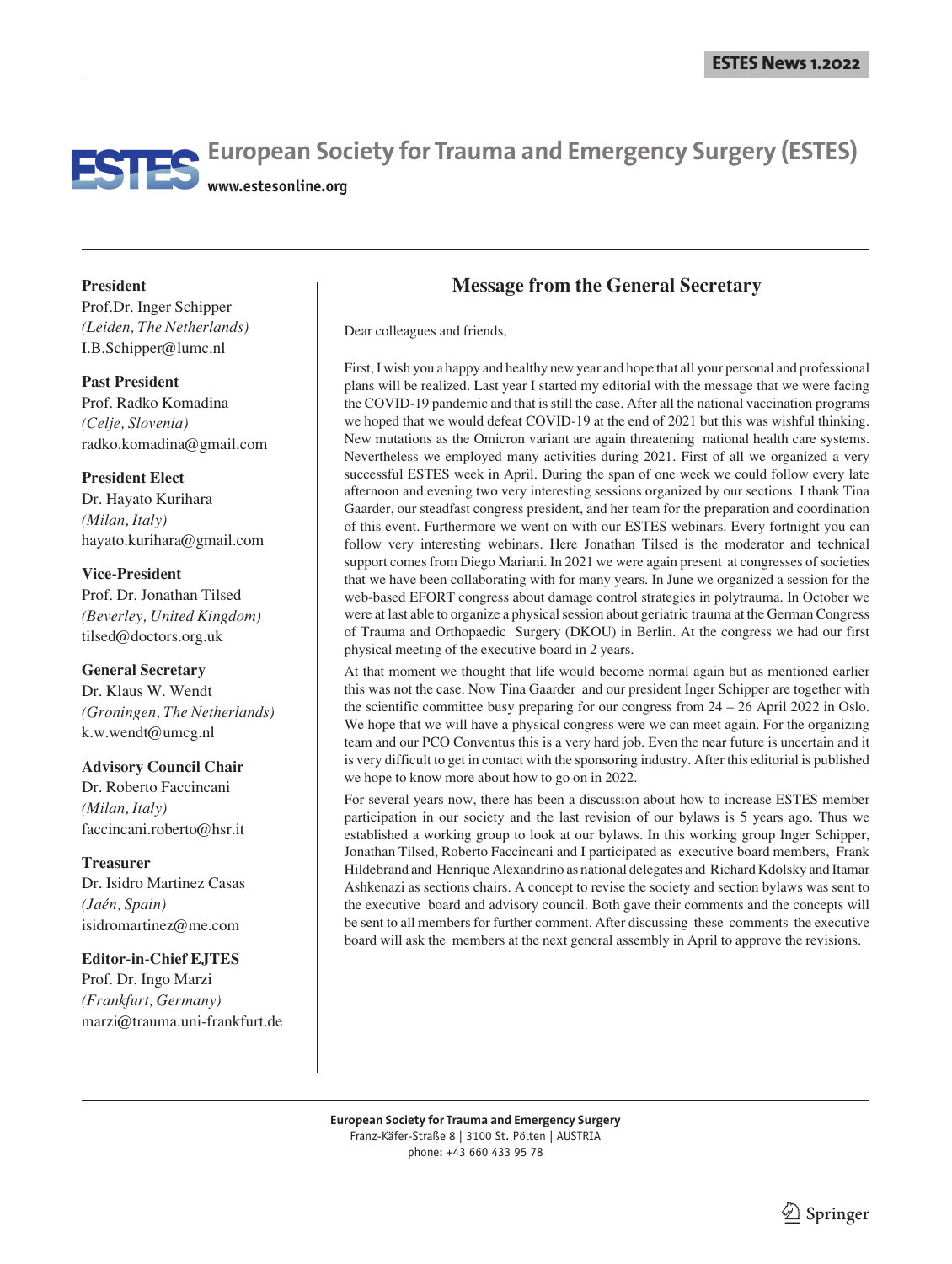# **ESTES** European Society for Trauma and Emergency Surgery (ESTES) **www.estesonline.org**

Furthermore we decided to participate in the Nightingale project. This is a scientific project funded by the European Commission which is aimed at improving the medical response in mass casualty incidents and disasters. There are 23 international partners participating in this project. From our side Roberto Faccincani and Manuela Walland, our association manager, are coordinating this project. With our contribution we want to become more visible as a European Union scientific society. As mentioned in former years ESTES must become the "telephone number" of trauma and emergency surgery in Europe. We are the society which takes a holistic approach of trauma and acute surgery.

As you can see despite all the problems associated with COVID we are active in many areas in Europe and we hope that we can meet you again soon. If it is possible the executive board looks forward to seeing you in April at ECTES 2022 in Oslo, Norway.

Klaus Wendt ESTES General Secretary